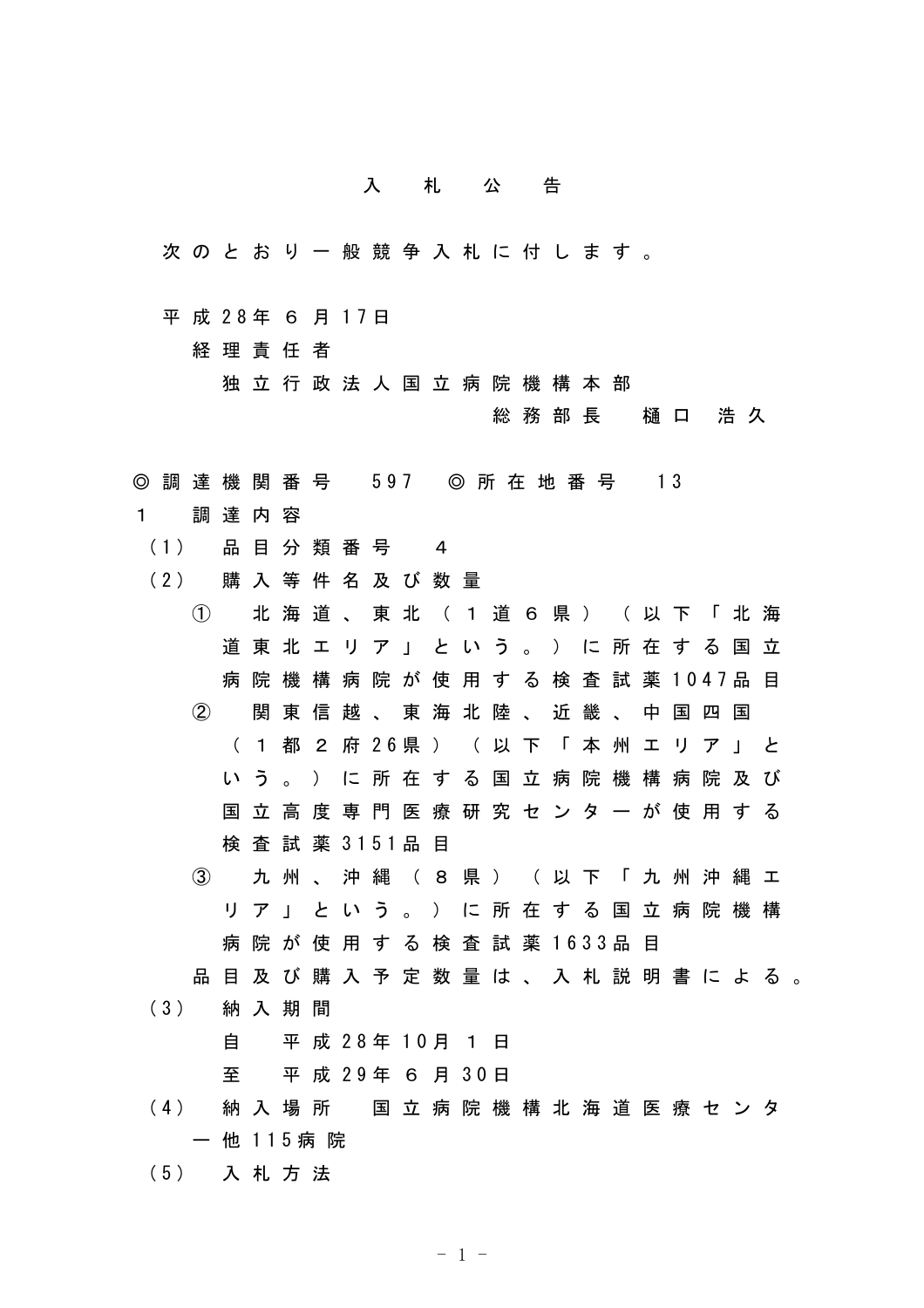① (2 )で 示 す 検 査 試 薬 品 目 ご と に 取 り まとめたものを入札エリアごとにそれぞれ 入札に付する。 ② 入札金額については、納入に要する一切 の費用を織り込んだ上で各品目の単価を記 載すること。 ③ 入札単価については、消費税に係る課税 事業者であるか免税事業者であるかを問わ ず、見積もった契約金額の108分の10 0に相当する金額を記載すること。 ④ 落札者の決定については、②の単価に当 該金額の8パーセントに相当する額を加算 した金額に当機構が提示する品目ごとの予 定数量を乗じて算出した額の検査試薬群ご との総価(当該金額に1円未満の端数があ るときは、その端数金額を切り捨てるもの とする。)をもって評価するので、入札者 は、消費税に係る課税事業者であるか免税 事業者であるかを問わず、見積もり金額入 札書に総価(8パーセントに相当する額を 加算した金額)を記載すること。

(6) そ の 他 独 立 行 政 法 人 国 立 病 院 機 構 契 約 事 務 取 扱 細 則 (以 下 、 「 契 約 細 則 」 と い う 。 ) 第 22条 の 規 定 に 基 づ き 単 価 契 約 と す る 。

## 2 競争参加資格

- (1) 契 約 細 則 第 5 条 の 規 定 に 該 当 し な い 者 で あ ること。なお、未成年者、被保佐人又は被補 助 人 で あ っ て も 、 契 約 締 結 の た め に 必 要 な 同 意を得ているものは、同条中、特別の理由が ある場合に該当する。
- (2) 契 約 細 則 第 6 条 の 規 定 に 該 当 し な い 者 で あ ること。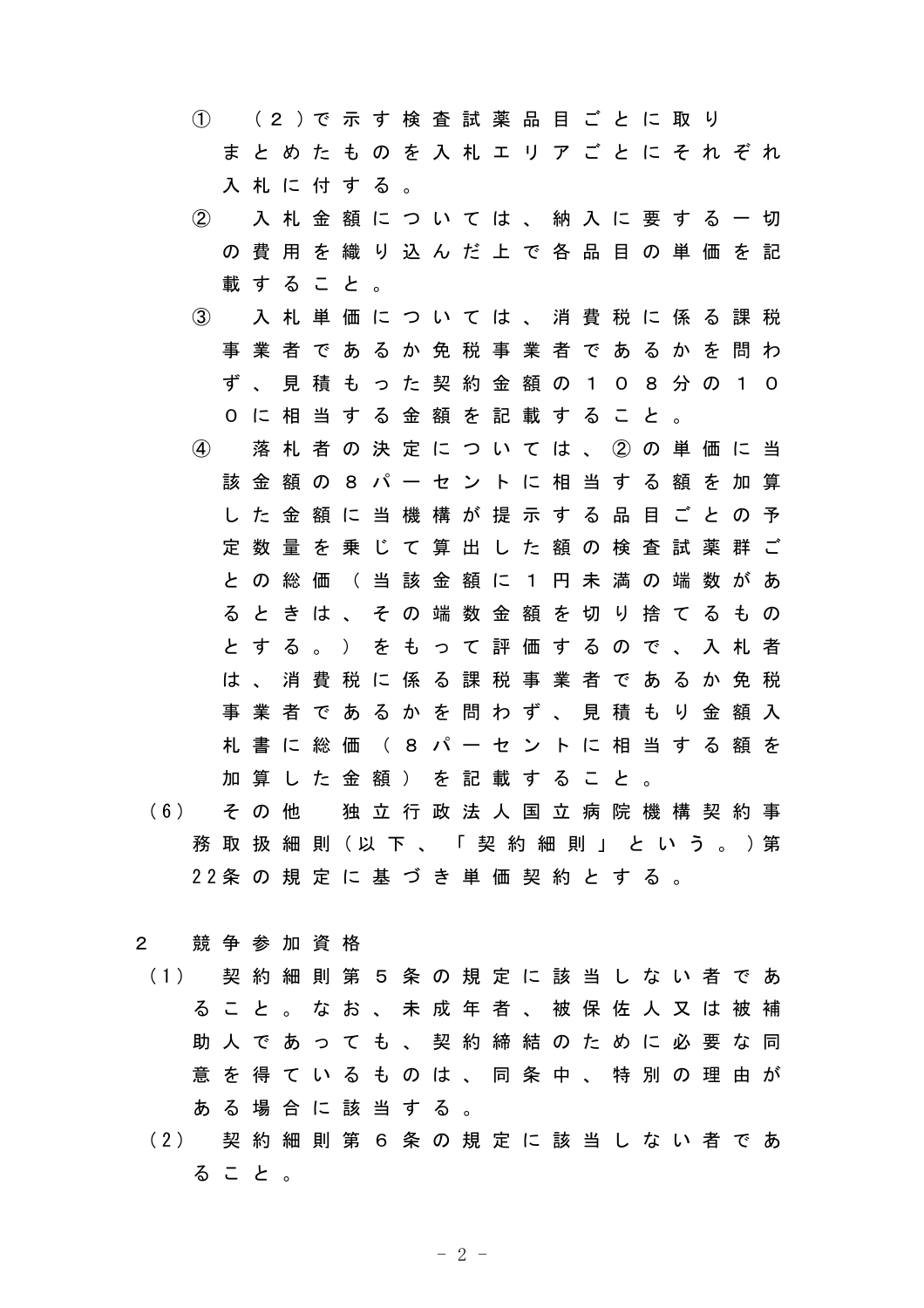(3)① 入札説明書で示す検査試薬品目を入札エ リアごとにそれぞれ入札に付するものとす る 。

- ② 入札金額については、納入に要する一切 の費用を織り込んだ上で各品目の単価を記 載すること。
- ③ 落札者の決定については、②の単価に当 該金額の8パーセントに相当する額を加算 した金額 (当該金額に1円未満の端数があ るときは、その端数金額を切り捨てるもの とする。))をもって評価するので、入札 書は、消費税に係る課税事業者であるか免 税事業者であるかを問わず、見積もった契 約金額の108分の100に相当する金額 を記載すること。
- (4) 医 薬 品 、 医 療 機 器 等 の 品 質 、 有 効 性 及 び 安 全性の確保等に関する法律に基づいて医薬品 の一般販売業の許可を受けていることを証明 した者であること。
- (5) 購 入 さ れ る 検 査 試 薬 を 経 理 責 任 者 が 指 定 す る日時、場所に十分に納品することができる ことを証明した者であること。
- (6) 契 約 細 則 第 4 条 の 規 定 に 基 づ き 、 経 理 責 任 者が定める資格を有する者であること。

3 入札書の提出場所等

(1) 入 札 書 の 提 出 場 所 、 契 約 条 項 を 示 す 場 所 、 入札説明書の交付場所及び問い合わせ先  $7152 - 8621$ 東 京 都 目 黒 区 東 が 丘 2 丁 目 5 番 21号 独立行政法人国立病院機構本部企画経営部 指 導 課 調 達 契 約 係 長 髙 木 庸 介 電話 03- 5712- 5065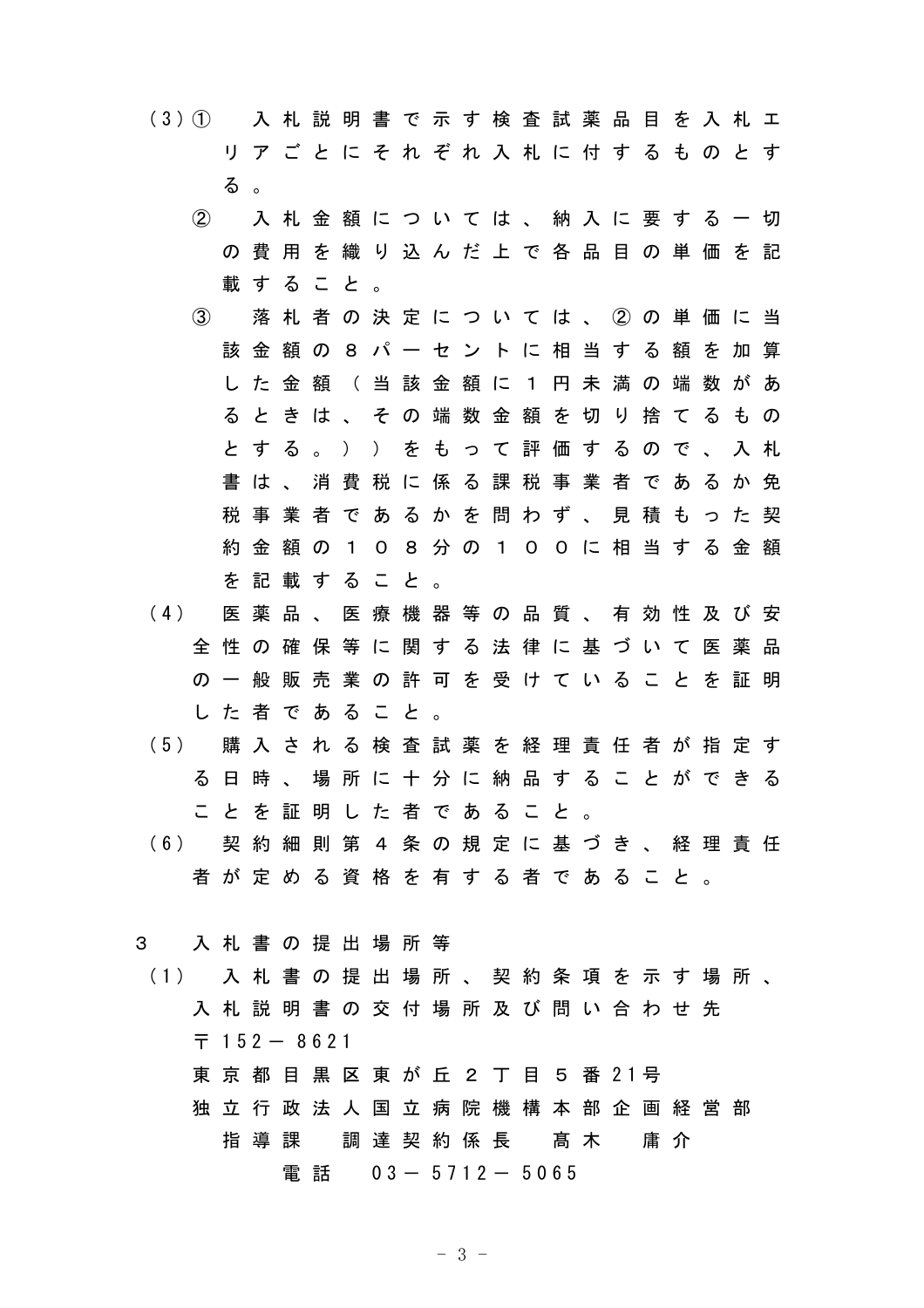(2) 入 札 説 明 会 の 日 時 及 び 場 所 等 平 成 28年 7 月 4 日 13時 30分 独立行政法人国立病院機構本部 (3F) 会 議 室 31

(3) 入 札 書 の 受 領 期 限 自 官報掲載日 至 平 成 28年 8 月 8 日 14時 00分

(4) 開 札 の 場 所 独立行政法人国立病院機構本部 (3F) 会 議 室 32

- (5) 開 札 の 日 時 全エリア 平 成 28年 8 月 9 日 13時 00分
- 4 その他
	- (1) 契 約 手 続 に お い て 使 用 す る 言 語 及 び 通 貨 日本語及び日本国通貨。
	- (2) 入 札 保 証 金 及 び 契 約 保 証 金 会 免 除
	- (3) 入 札 者 に 要 求 さ れ る 事 項 この一般競争に参加を希望する者は、封印 し た 入 札 書 に 2 (3 )か ら (5 )の 証 明 と な る も のを添付して入札書の受領期間内までに提出 しなければならない。 なお、入札者は、開札日の前日までの間に おいて、経理責任者から上記証明となるもの

について説明を求められた場合はそれに応じ なければならない。

(4) 入 札 の 無 効

本公告に示した競争参加資格のない者の提 出した入札書、入札者に求められる義務を履 行しなかった者の提出した入札書は無効とす る 。

(5) 契 約 書 作 成 の 要 否 要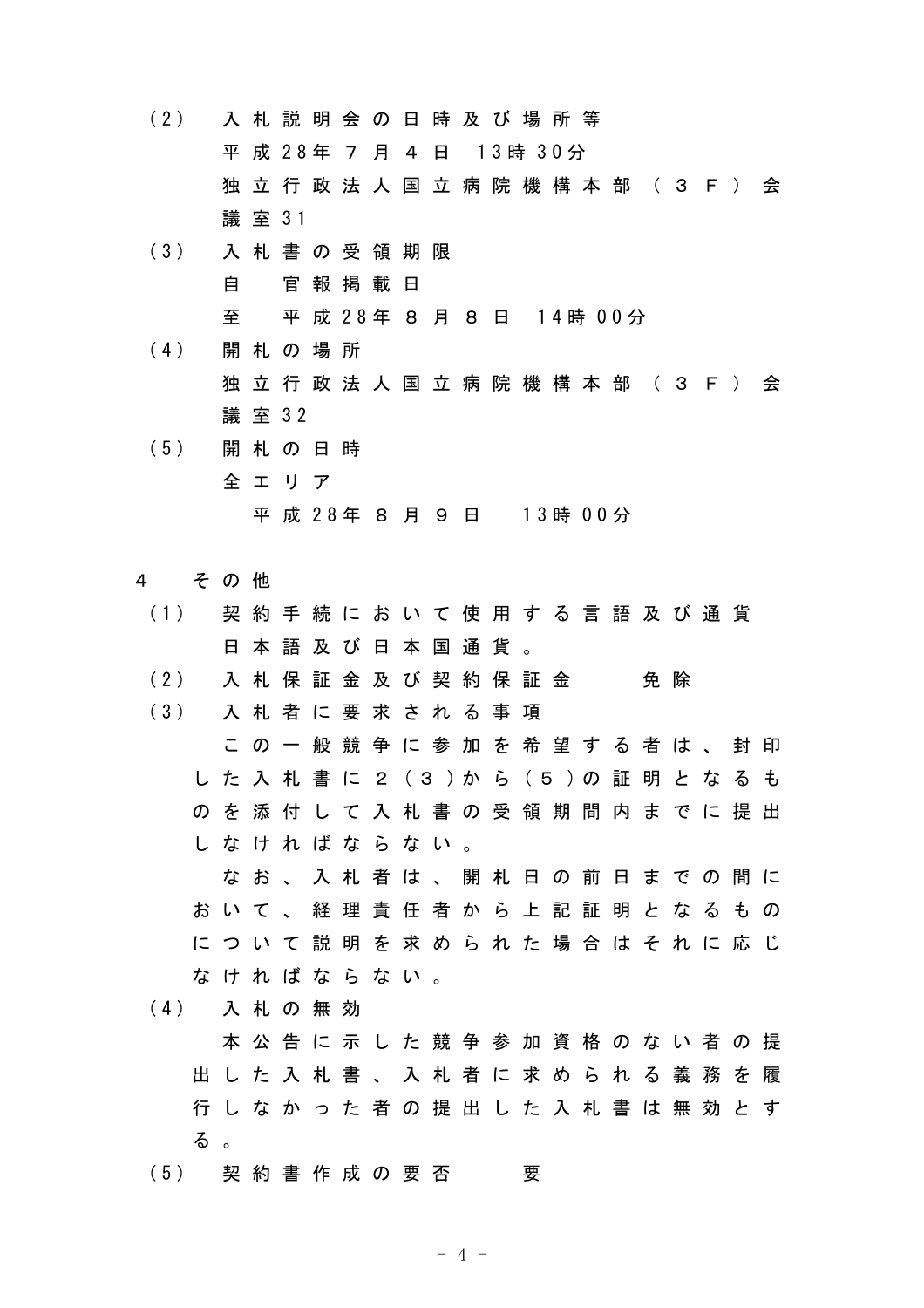(6) 落 札 者 の 決 定 方 法

契 約 細 則 第 21条 の 規 定 に 基 づ い て 作 成 さ れ た予定価格の制限の範囲内で最低の価格をも って有効な入札を行った入札者を落札者とす る 。

- (7) 詳 細 は 入 札 説 明 書 に よ る 。
- 5 Summary
	- (1) Official in charge of disbursement of the procuring entity: Hirohisa higuchi,D irector, General Affairs Department, N ational Hospital Organization Headquarters
	- (2) Classification of the products to be procured: 4
	- (3) Nature and quantity of the products to be purchased: Medical Reagent, HokkaidoTohoku area 1047 items, Honshu area 3151 items, Kyushuokinawa area 1633 items.
	- (4) Delivery period: From October 1,2016 to June 30, 2017
	- (5) Delivery place: Hokkaido Medical Center and others 115 hospitals
	- (6) Qualification for participating in the tendering procedures: Suppliers eligible for participating in the proposed tender are those who shall:
		- ① not come under Article 5 of the Regulation concerning Contract for National Hospital Organization(NHO). Furthermore, minors, Person under Conservatorship or Person under Assistance that obtained